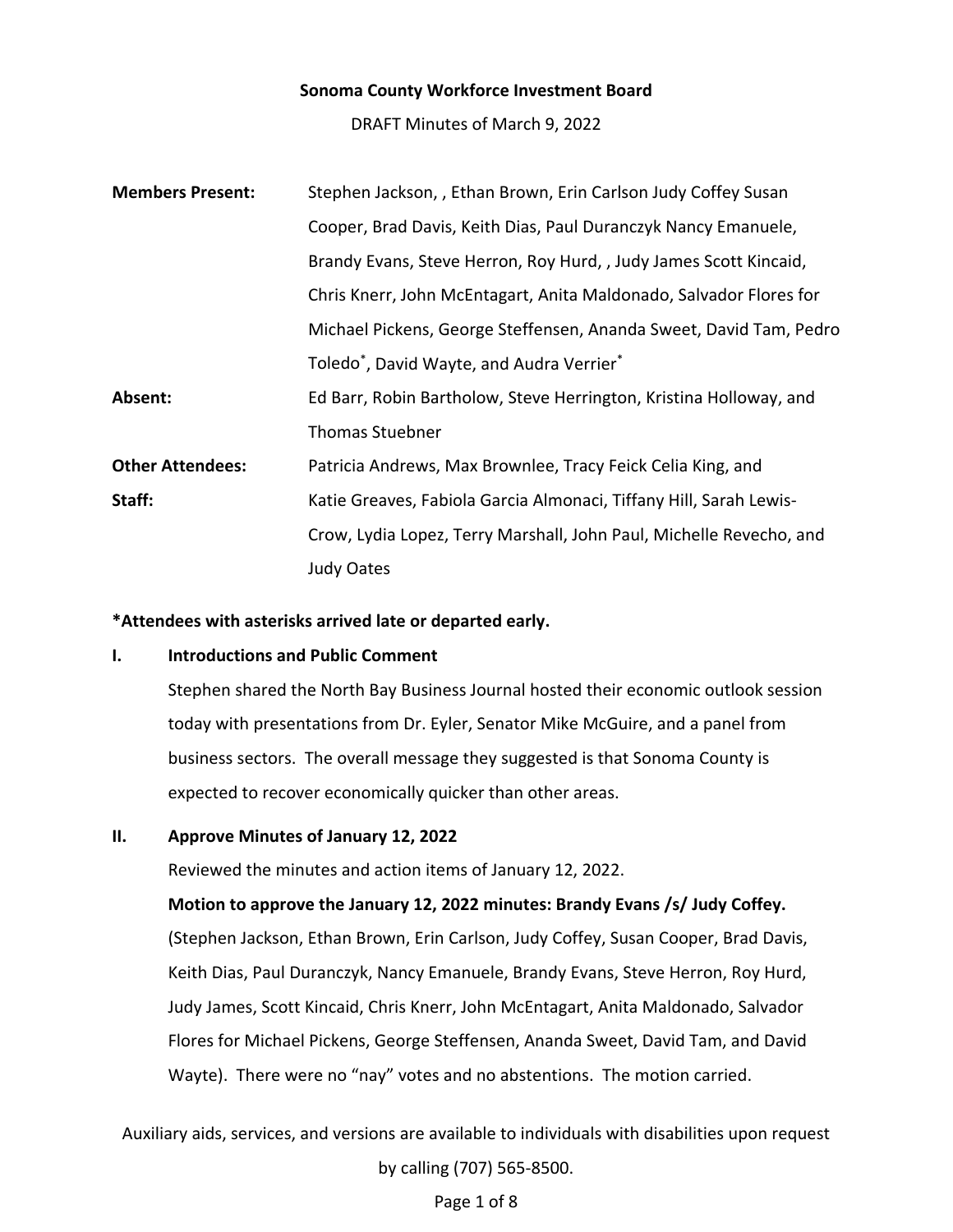#### **III. Announcements**

No announcements from WIB members.

Staff asked that members and proxies who have not yet filled their Form 700 Conflict of interested forms to complete them online before the April 1 deadline, reminding them there are possible fines for non-compliance.

*Audra and Pedro joined.* 

### **IV. Job Link Operations**

*Good Jobs Challenge:* In Partnership with EDB and other organizations from SMEDD (Sonoma/Mendocino Economic Development District) Job Link applied for the Good Job Challenge. The proposal is a three to five-year plan of development/support of three industries: 1) healthcare, 2) childcare and early education, and 3) environmental resiliency businesses – which includes manufacturing, green building, climate resilient building technologies. About 500 agencies submitted applications and only 50 or fewer will receive funding.

*Incumbent Worker / Customized Training:* Patti shared she is working with consultant Jessica Taylor to develop incumbent worker training and customized training opportunities. They are working on a customized training with an auto repair establishment. Job Link previously assisted this same establishment with worker training to repair hybrid engines. Now they are furthering that training. Patti and Jessica have a meeting with representatives in Los Angeles county later this week about how they are doing their incumbent and customized training programs to help Sonoma County maximize our capacity with local businesses. If your company is interested in these types of trainings please reach out to Patti for more information.

*WIB Dashboard –* Katie noted a few items of interest on the WIB Dashboard report included in the agenda packet.

- Job Link is providing more in person services and trainings.
- There is an increase in work for justice Involved individuals.
- There is new data in the Outcomes section that presents information through an

Auxiliary aids, services, and versions are available to individuals with disabilities upon request by calling (707) 565-8500.

# Page 2 of 8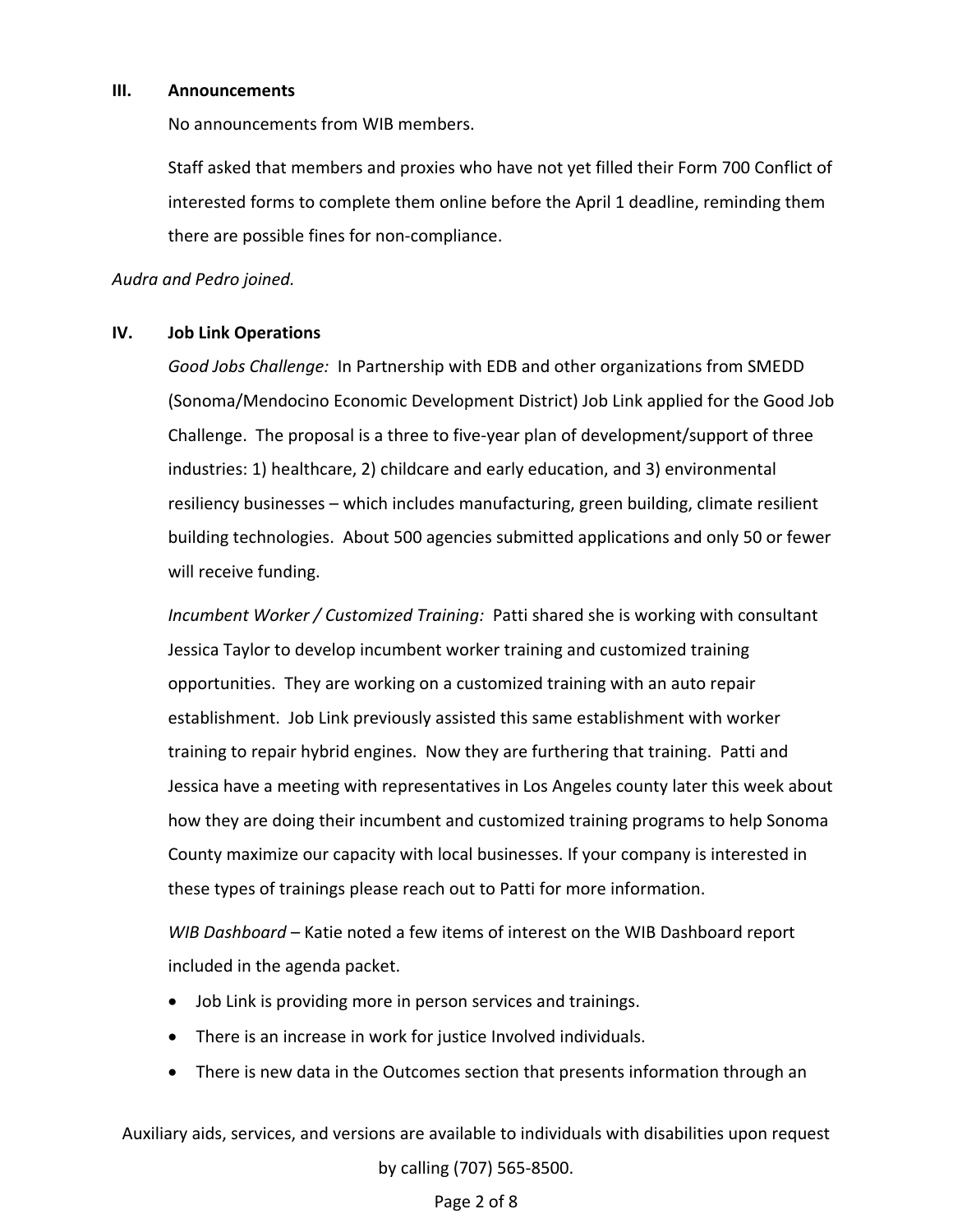equity lens.

Dr. Eyeler is working on a report with analysis on post COVID occupational impact on areas for NBEC. A draft of that report will be coming out in the next month and we will share information from it at a future meeting.

*Job Link/ One-Stop Report Out –* Lydia shared the number of people coming in to the office is increasing and she feels that outreach has been a big contributor.

- Navigators at the satellite locations reach out to other organizations about our services in each area to coordinate services. For example, in Sonoma they have worked with La Luz in offering certificate training for food handling, and OTJ opportunities.
- Job link is providing more overview presentations of our services to organizations and to clients in the last quarter.
- Job Link has been active on social media, and there has been interest in Job Link getting its own Instagram account separate from the county one we currently share with other departments.
- We are looking to add an additional location in our current satellite office Cloverdale that will allow us to be there weekly instead of biweekly.
- Petaluma Adult School has invited Job Link to have representation at their site, and are looking at having representation of their services at Job Link office.
- Staff is working on a plan to get client referrals from Cal Fresh.
- Staff is working with EDB, EDD, and Business Services to bundle services for employers.

*Steering Committee* – The committee is working on a few new things.

- Creating a cross training project for all members to learn about the work each does.
- Setting up an internal referral and follow up system.
- Attendance for the committee meetings has doubled.
- Bringing the Public Defender's office to the next meeting to discuss expungement services for second chance clients so they can be referred when appropriate.

Auxiliary aids, services, and versions are available to individuals with disabilities upon request by calling (707) 565-8500.

# Page 3 of 8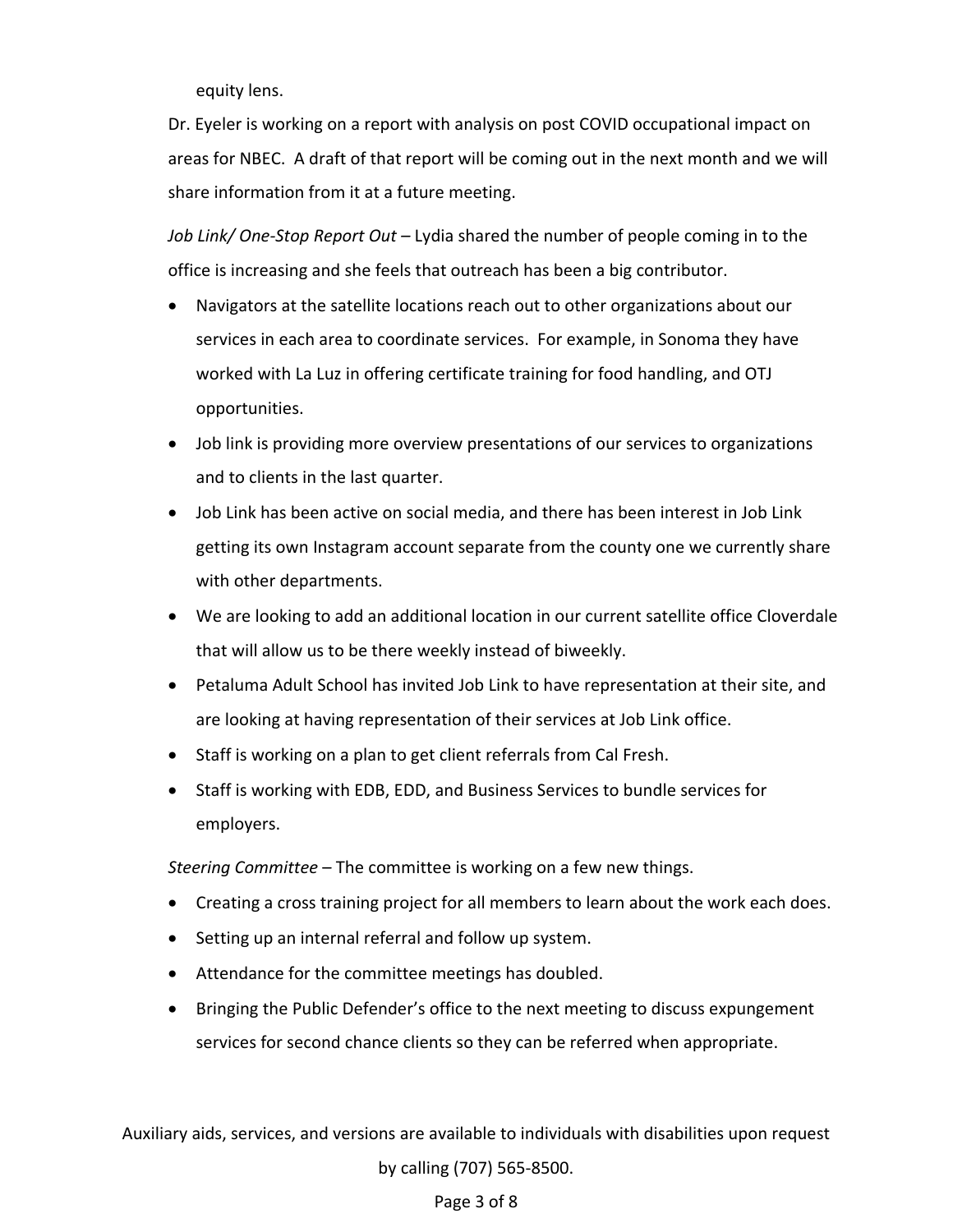*Q. I hear restaurant workers are hard to find. Do we know where the people who used to have those jobs have gone?* 

A. A lot of those workers have gone into other industries for a variety of reasons. The biggest reasons are they were not guaranteed hours and the raising transportation costs. Several clients working in chain restaurants stated they preferred staying in their jobs with stable hours than moving to more prestigious restaurants that cannot guarantee full shifts.

John reported on the following Job Link updates.

- Co-hosted a successful job fair for healthcare yesterday that was advertised on Facebook and Instagram.
- Along with EDB and EDD met with Press Democrat staff in February to prepare staff that are to be laid off with resume assistance.
- Sonoma State University's extended education program on construction management reached out asking for alternatives to financial aid to support students. We shared marketing materials on how to access our programs.

Below are progress reports on areas with highlights. Please note the gold areas on each report highlighting how WIB members can support that endeavor.

- *Quarterly Update ELL/IET*  This program teaches English Language Learning and construction trade skills. The biggest challenge so far has been low enrollment which we think is due to the construction section being done virtually. Staff is looking for new avenues to promote this class. There were 15 people in the latest class and several are using supportive services for childcare during the classes and to purchase tools.
- *Quarterly Update Justice Involved*  Fabiola shared a success story. Our client "Mary" began receiving services a year ago. She lost the job she had after incarceration due to COVID and heard about Job Link services through Cal Fresh when accessing benefits. She wanted customer service type work but due to her Justice involvement was not getting hired. We helped her find housing, deal with

Auxiliary aids, services, and versions are available to individuals with disabilities upon request by calling (707) 565-8500.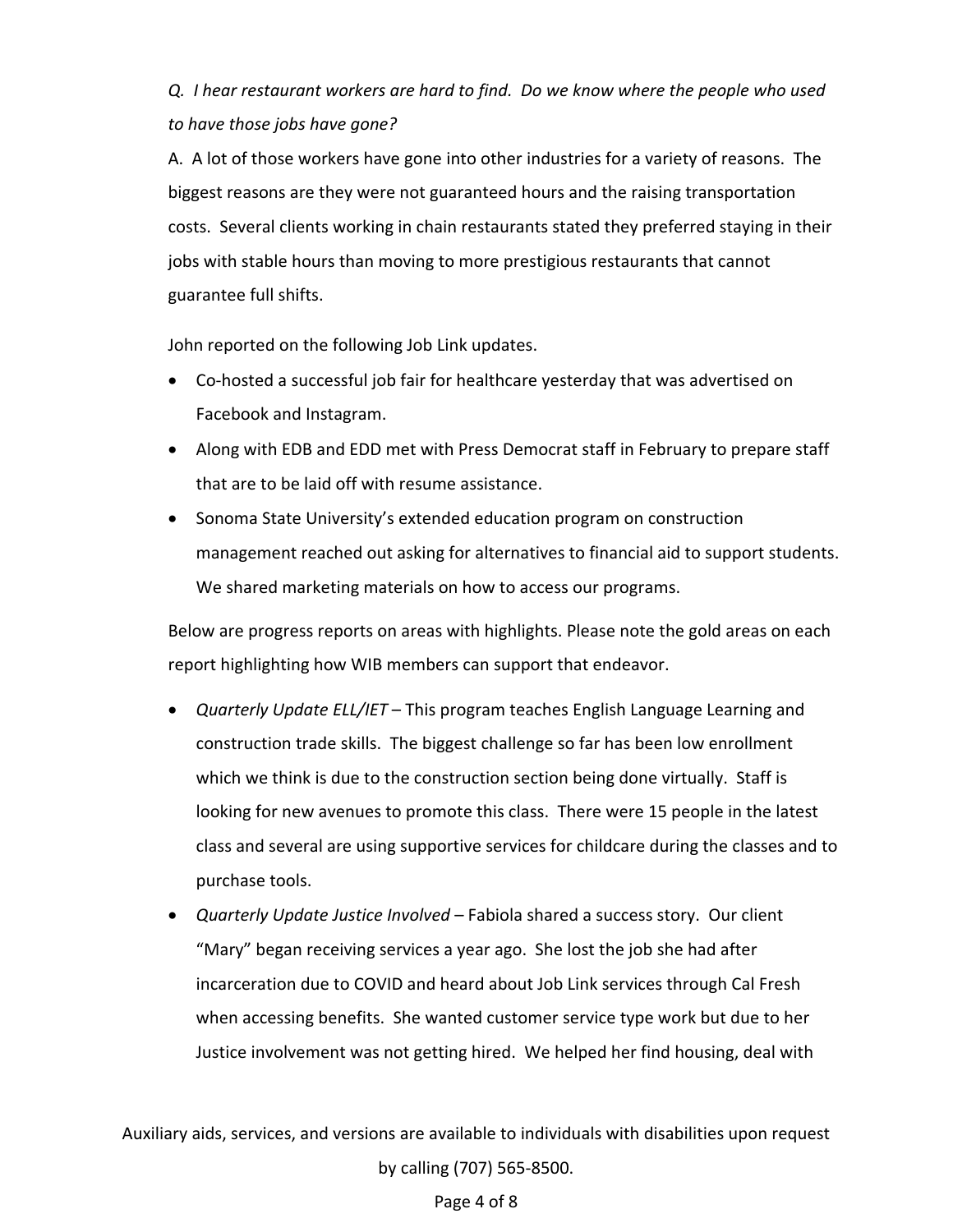the loss of a family member, and prepare for a new resume. Staff found an employer in a medical office setting looking for a new employee that would be open to giving someone a second chance. Her job counselor prepped her with advice and a mock interview. She got the job with the employer using the On-The-Job training funded by the Prison To Employment (P2E) grant, which also allowed for other supportive services like her CPR training, a uniform voucher for scrubs, and assisted with housing for first few months. Then the employer hired her permanently at the end of the On The Job program and she is gainfully employed!

The P2E grant will be ending later this month. Some of the remaining funds will be used by the WIB to create some external facing success story materials with permission to share stories from the businesses, job seekers, and cbo's involved in these cases to encourage other businesses to participate in hiring people who were previously incarcerated.

- *Quarterly Update Foster Youth*  John shared a success story of a 15-year-old who enrolled with Job Link a few years ago. She wanted to find a job to help support her family and to save money for herself to attend college. She participated in two internships through our programs, the first with Redwood Food Bank and then with the I Read program which helps youth with reading skills. After working with her case manager and doing mock interviews she landed a job at Food Maxx. After a few months she was promoted to a manager position at that job. She is now 18 years old, on the honor roll at Elise Allen, and planning to attend junior college next year to train for a job in the medical field. She has been an inspiration for those working with this program.
- *Quarterly Updates Homelessness*  This program was initially a referral process to get people into Job Link and connected to agencies to meet their client needs. These clients need more than housing and jobs and this program provides them with more wrap around services. We did a mock interview day with clients using volunteers from a rotatory club, and there has been so much positive feedback from interviewers and interviewees that we are going to try to offer mock interviews on a

Auxiliary aids, services, and versions are available to individuals with disabilities upon request by calling (707) 565-8500.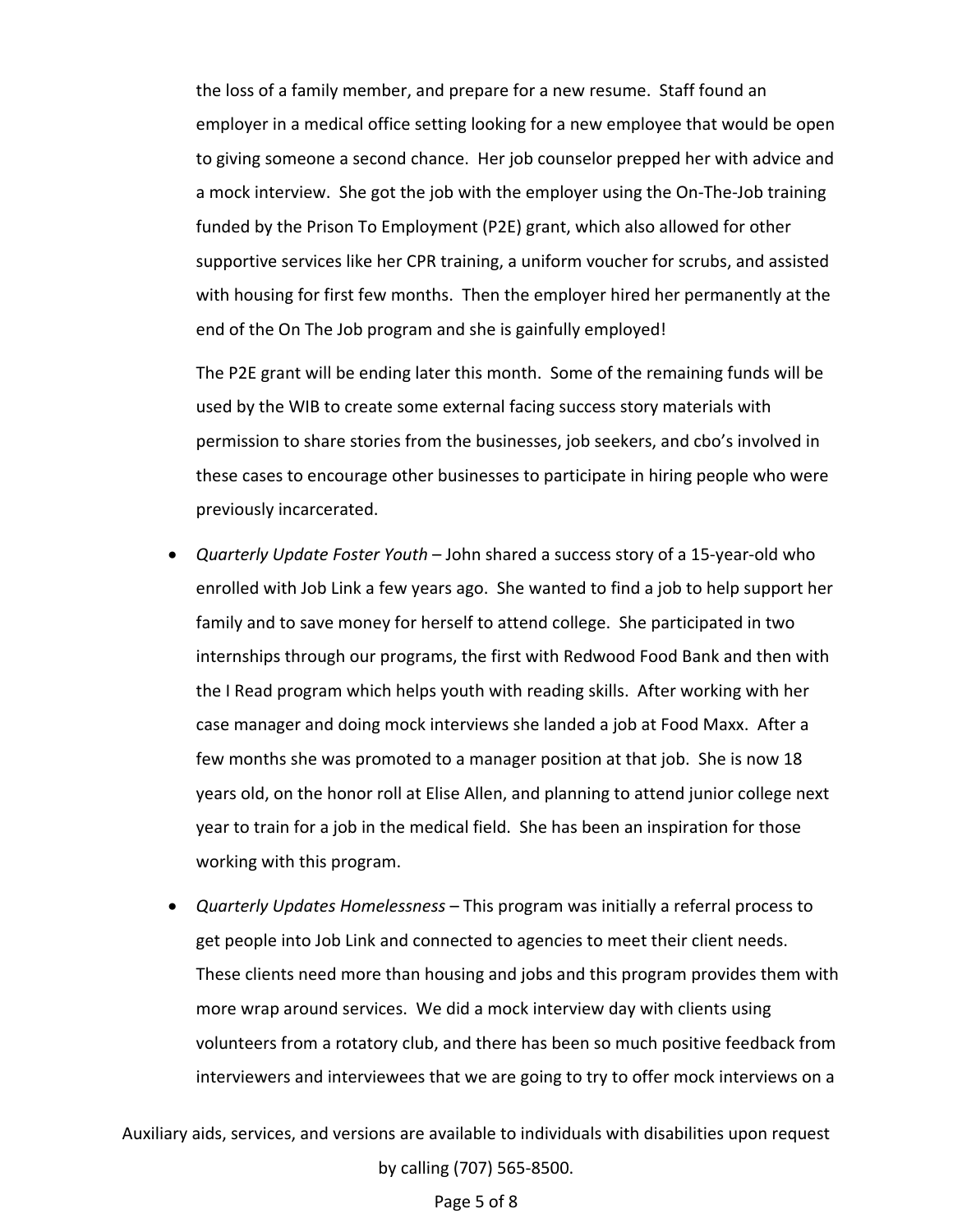monthly basis and invite Job Link clients in other programs to participate. Other successes include a client who was working as a door dasher driver who now has enrolled in truck driver training, and several clients have been referred to Goodwill and Redwood Foodbank for jobs.

## **V. Apprenticeship Committee Report**

Patti reported that starting this new child care/early education apprenticeship has been very involved. Since the last WIB meeting the committee has met with the executive director of Early Care Education Pathways to Success to learn about what would be required to become part of their apprenticeship program. They were impressed with the partners we already have in place that include the 4C's, First 5, CAP, and Santa Rosa Junior College. They will also meet with the Region Joint Venture for Early Childhood Care to see if they would be a good partner for the apprenticeship program. They will work with one of these two programs to apply for a CPI grant for funding to get started. Patti will report out on their choice and progress at the next meeting.

### **VI. Diversity, Equity, Inclusion, Belonging (DEIB)**

- Reminder of the WIB's priority areas:
	- o ELL Program
	- o Earn to Learn
	- o Apprenticeships
	- o DEIB
- Reminder of WIB DEIB work to date:
	- o Presentation from Alegria de la Cruz of Sonoma County Office of Equity.
	- $\circ$  WIB discussion of what training WIB members and their organizations have done or planned to date.
	- o Presentation from Scott Kincaid of Sonoma County Alliance 's DEIB work.
	- $\circ$  Staff has been researching what other WIBs have been doing and what consultants they have used.

Auxiliary aids, services, and versions are available to individuals with disabilities upon request by calling (707) 565-8500.

### Page 6 of 8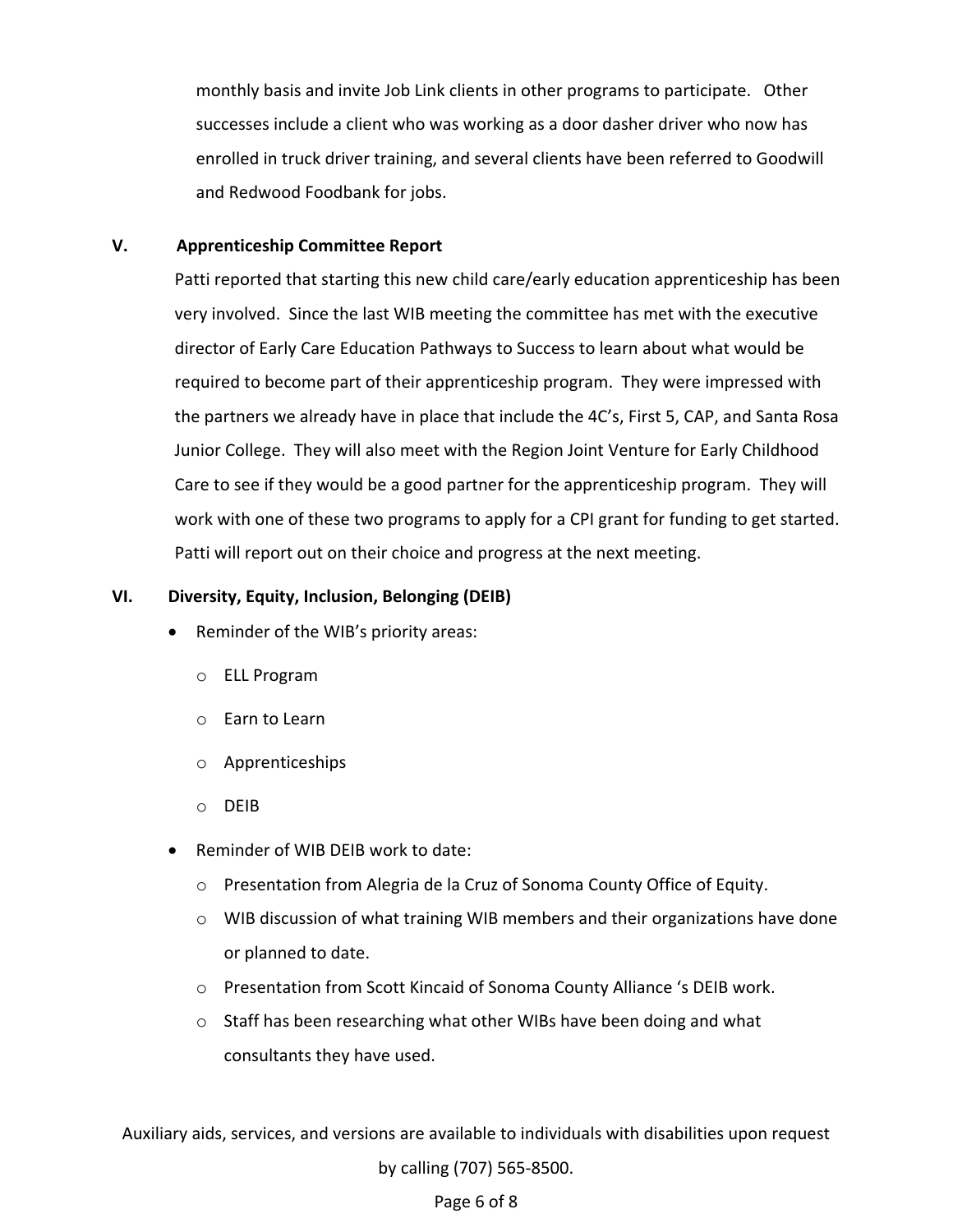- o Poll results regarding DEIB from January WIB meeting.
	- $\geq 17$  members have done DEI training in last 12 months
	- $\geq$  22 are comfortable with conversations
	- $\triangleright$  The majority of members requested beginning/intermediate training
	- $\geq$  25 members agreed to attend a WIB offered training

Review of the items the WIB can explore with an equity lens after the WIB has a shared level of understanding of DEIB.

- Examine exit data of program disaggregated by race and explore any gaps/issues that emerge.
- Review our membership for representation and voice do we reflect our county?
- WIB meeting structure regarding impact of DEIB commitment

DEIB training options were discussed.

- Do we want to do a training in place of a currently scheduled meeting or add an extra date to the calendar?
- If we choose to replace a meeting with training would we schedule it from 2:00 pm to 5:00 pm or 1:00 pm to 4:00 pm?
- Should this be scheduled for in person or zoom?
	- $\triangleright$  Should a poll be taken of if people are comfortable with in person training and that that information before deciding?
	- $\triangleright$  Several people spoke that in person is preferred as these are not easy conversations, others shared that not everyone is comfortable meeting indoors with others at this time. If we delay training more restrictions may be lifted and more attendees would feel comfortable.
	- $\triangleright$  Can we offer a hybrid version of in person and via zoom or record training for those unable to attend?
- It was noted that members voiced appreciation for this training opportunity. This training would allow members to have a common level of understanding of the subject and has additional benefits including community building, and

Auxiliary aids, services, and versions are available to individuals with disabilities upon request by calling (707) 565-8500.

# Page 7 of 8